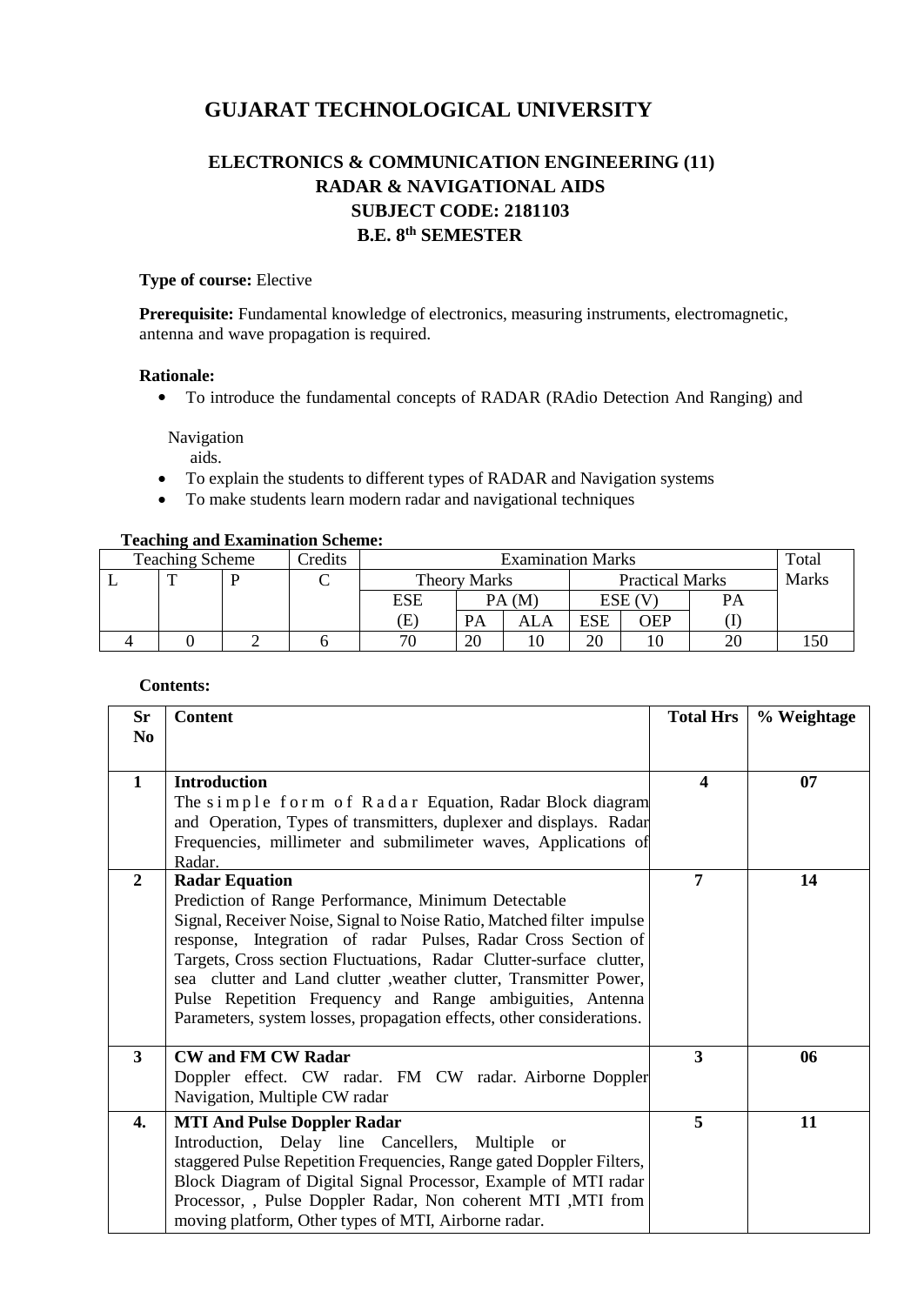| 5.  | <b>Tracking and Imaging Radar</b>                                                                                       | 4                       | 7  |
|-----|-------------------------------------------------------------------------------------------------------------------------|-------------------------|----|
|     | Tracking with Radar , Monopulse tracking, Conical scan and                                                              |                         |    |
|     | Sequential lobing, Low angle tracking, Air surveillance radar,                                                          |                         |    |
|     | Introduction to Synthetic aperture radar(SAR).tracking in range and                                                     |                         |    |
|     | Doppler, Acquisition.                                                                                                   |                         |    |
| 6.  | <b>Electronic Scanning Radar</b>                                                                                        | $\boldsymbol{4}$        | 7  |
|     | Principle of phased array for electronic scanning, Advantages                                                           |                         |    |
|     | and capabilities of electronic scanning, block diagram of an                                                            |                         |    |
|     | electronic scanning system and its operation                                                                            |                         |    |
| 7.  | Navigation: Introduction, Four Methods of Navigation.                                                                   | $\boldsymbol{2}$        | 04 |
| 8.  | Radio Direction Findings: Loop Antenna, Loop input circuits, aural                                                      | 4                       | 07 |
|     | null direction finder, Goniometer, Errors in Direction Finding, Adcock                                                  |                         |    |
|     | Direction Finder, Its advantages over loop antenna,                                                                     |                         |    |
| 9.  | Radio Ranges: LF/MF Four course Radio Range, VHF Omni                                                                   | $\overline{\mathbf{3}}$ | 06 |
|     | Directional Range, and VOR receiving Equipment                                                                          |                         |    |
|     | 10. Hyperbolic Systems of Navigation: LORAN, DECCA navigation                                                           | $\overline{\mathbf{4}}$ | 07 |
|     | systems                                                                                                                 |                         |    |
|     | 11. Aids to approach and Landing:                                                                                       | 5                       | 10 |
|     | Instrument Landing System, Ground controlled Approach System,                                                           |                         |    |
|     | Microwave landing system, Distance Measuring Equipment, TACAN                                                           |                         |    |
|     | Doppler navigation-Doppler Effect, New configuration,                                                                   |                         |    |
| 12. | frequency equations, Track<br>Doppler<br>stabilization, Doppler                                                         | $\overline{7}$          | 14 |
|     | <b>Recent trends in Satellite Navigation:</b><br>GPS principle of operation, Position location determination, principle |                         |    |
|     | of GPS receiver and applications,                                                                                       |                         |    |
|     | Brief note on :Global Satellite Navigation system, Martitime Satellite                                                  |                         |    |
|     | ,Satellite Constellations ,Navigation Satellites of different countries                                                 |                         |    |
|     | such as Glonas and Compass, GAGAN, IRNSS, NAVIC Receiver and                                                            |                         |    |
|     | applications                                                                                                            |                         |    |

## **Suggested Specification table with Marks (Theory):**

| <b>Distribution of Theory Marks</b> |       |         |         |         |                |  |  |
|-------------------------------------|-------|---------|---------|---------|----------------|--|--|
| R Level                             | Level | A Level | N Level | E Level | $\Gamma$ Level |  |  |
| 30                                  | 30    |         | 15      | 10      |                |  |  |

#### **Legends: R: Remembrance; U: Understanding; A: Application, N: Analyze and E: Evaluate C: Create and above Levels (Revised Bloom's Taxonomy)**

Note: This specification table shall be treated as a general guideline for students and teachers. The actual distribution of marks in the question paper may vary slightly from above table.

#### **Reference Books:**

- 1. Introduction to Radar System M.I. Skolnik ,McGraw Hill
- 2. Elements of Electronic Navigation Systems", Tata McGraw-Hill,
- 3 . Radar Systems and Radio Aids to Navigation, Sen & Bhattacharya, Khanna publishers
- 4. Radar Principles", Peyton Z. Peebles ,JohnWiley, 2004
- 5. J.C Toomay, " Principles of Radar", 2nd Edition –PHI, 2004
- 6. Radar Systems Analysis and Design Using MATLAB, Bassem R. Mahafza, Ph.D. CHAPMAN & HALL/CRC
- 7. Radar Engg. Hand Book M.I. Skolnik, Publisher: McGraw Hill
- 8. Roger J Suullivan, "Radar Foundations for Imaging and Advanced Topics".
- 9. Global Navigation Satellite Systems Insights into GPS, GLONASS, Galileo, Compass, and others B. Bhatta BSP Books